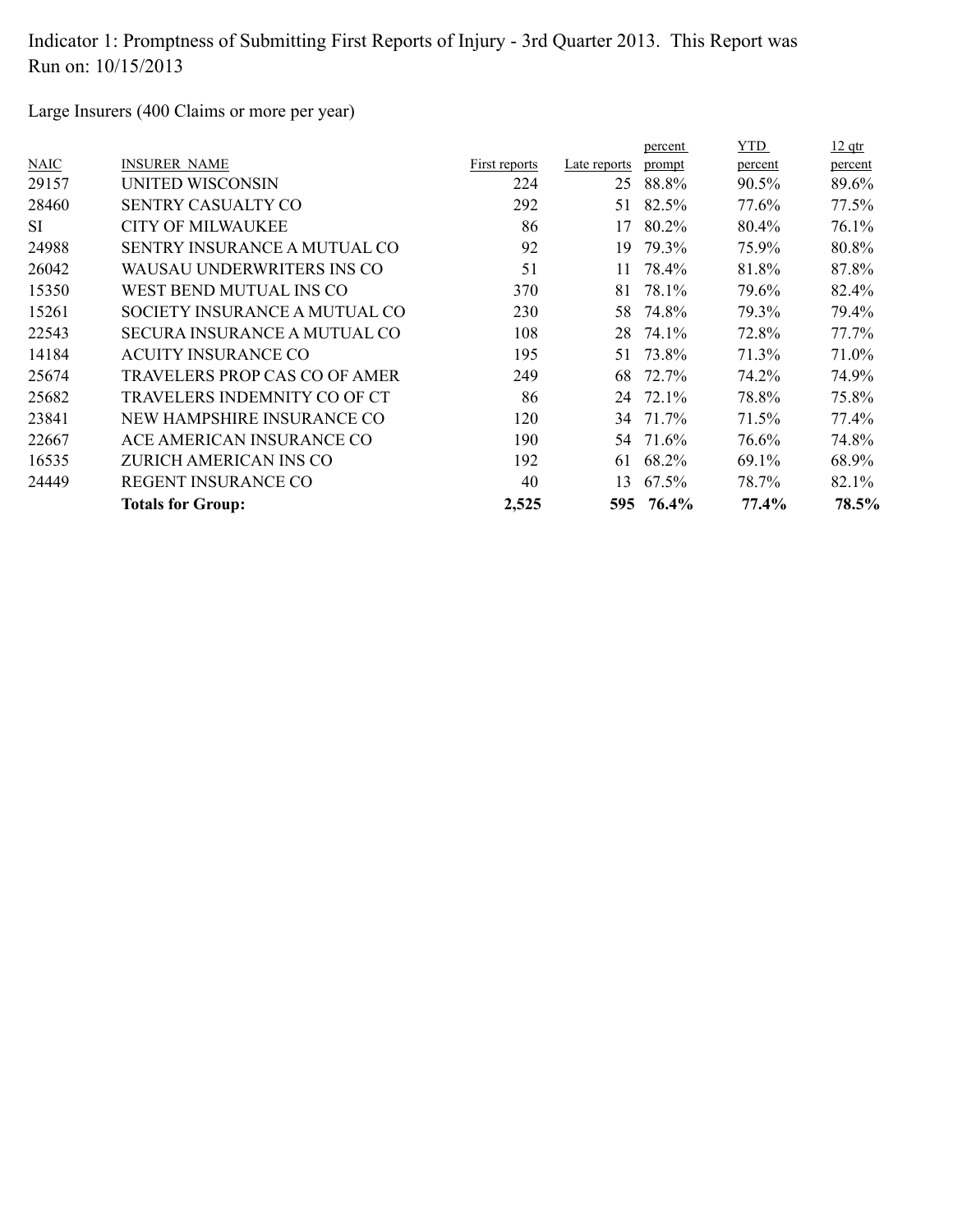Medium Size Insurers (65 -399 Claims or more per year)

|             |                                         |               |                | percent         | <b>YTD</b> | $12$ qtr |
|-------------|-----------------------------------------|---------------|----------------|-----------------|------------|----------|
| <b>NAIC</b> | <b>INSURER NAME</b>                     | First reports | Late reports   | prompt          | percent    | percent  |
| 20508       | VALLEY FORGE INS CO                     | 25            |                | $0$ 100.0%      | 94.7%      | 90.8%    |
| 14303       | <b>INTEGRITY MUTUAL INS CO</b>          | 31            |                | 2 93.5%         | 92.8%      | 89.2%    |
| 24228       | PEKIN INSURANCE CO                      | 21            | $\overline{2}$ | 90.5%           | 91.2%      | 82.1%    |
| 23035       | LIBERTY MUTUAL FIRE INS CO              | 25            |                | 4 84.0%         | 90.6%      | 81.0%    |
| 19410       | COMMERCE & INDUSTRY INS CO              | 19            | 3              | 84.2%           | 89.5%      | 85.5%    |
| 26069       | WAUSAU BUSINESS INS CO                  | 10            | $\mathbf{1}$   | 90.0%           | 89.4%      | 81.6%    |
| 11527       | LEAGUE OF WIS MUNICIPALITIES MUTUA      | 27            | $\theta$       | 100.0%          | 89.3%      | 90.4%    |
| 21458       | <b>EMPLOYERS INSURANCE CO OF WAUSAU</b> | 54            |                | 4 92.6%         | 89.1%      | 89.0%    |
| 13935       | FEDERATED MUTUAL INS CO                 | 24            | $\mathbf{1}$   | 95.8%           | 88.0%      | 89.5%    |
| 23043       | LIBERTY MUTUAL INS CO                   | 5             | 1              | 80.0%           | 87.5%      | 84.2%    |
| 21407       | <b>EMCASCO INSURANCE CO</b>             | 53            | 10             | 81.1%           | 87.4%      | 89.4%    |
| 13986       | FRANKENMUTH MUTUAL INS CO               | 27            | 3              | 88.9%           | 86.9%      | 82.0%    |
| 29424       | HARTFORD CASUALTY INS CO                | 24            | 5              | 79.2%           | 86.2%      | 82.5%    |
| 11374       | <b>SFM MUTUAL INS CO</b>                | 53            | 7              | 86.8%           | 86.1%      | 85.7%    |
| 19445       | NATIONAL UNION FIRE INS CO OF PITTSB    | 30            | 3              | 90.0%           | 86.0%      | 83.2%    |
| 15091       | RURAL MUTUAL INS CO                     | 87            | 14             | 83.9%           | 85.2%      | 86.2%    |
| 26271       | ERIE INSURANCE EXCHANGE                 | 28            | 6              | 78.6%           | 85.1%      | 83.5%    |
| 10166       | ACCIDENT FUND INS CO OF AMERICA         | 34            | 5              | 85.3%           | 84.6%      | 79.4%    |
| 29459       | TWIN CITY FIRE INS CO                   | 78            | 15             | 80.8%           | 84.4%      | 82.5%    |
| 15377       | WESTERN NATIONAL MUTUAL INS CO          | 32            | 5              | 84.4%           | 83.5%      | 83.9%    |
| 21415       | EMPLOYERS MUTUAL CASUALTY CO            | 17            | $\overline{4}$ | 76.5%           | 83.1%      | 80.8%    |
| 25666       | TRAVELERS INDEMNITY CO OF AMERICA       | 19            | 5              | 73.7%           | 81.5%      | 76.4%    |
| 25402       | <b>EMPLOYERS ASSURANCE CORP</b>         | 29            | $\mathfrak{Z}$ | 89.7%           | 81.5%      | 79.2%    |
| 10677       | CINCINNATI INSURANCE CO                 | 54            | 10             | 81.5%           | 81.4%      | 81.8%    |
| 18988       | <b>AUTO OWNERS INS CO</b>               | 19            | 5              | 73.7%           | 81.3%      | 82.8%    |
| 10804       | CONTINENTAL WESTERN INS CO              | 8             | 3              | 62.5%           | 80.7%      | 77.3%    |
| SI          | DEPT OF ADMINISTRATION                  | 84            |                | 24 71.4%        | 80.6%      | 82.3%    |
| 19950       | WILSON MUTUAL INS CO                    | 78            | 19             | 75.6%           | 79.4%      | 83.2%    |
| 24830       | CITIES & VILLAGES MUTUAL INS CO         | 24            | 6              | 75.0%           | 79.1%      | 80.2%    |
| 19275       | AMERICAN FAMILY MUTUAL INS CO           | 25            | 6              | 76.0%           | 78.8%      | 78.3%    |
| 20494       | <b>TRANSPORTATION INSURANCE CO</b>      | 24            | 5.             | 79.2%           | 78.6%      | 76.7%    |
| SI          | UW-SYSTEM ADMINISTRATION                | 34            |                | 9 73.5%         | 78.3%      | 79.8%    |
| 23434       | MIDDLESEX INSURANCE CO                  | 93            |                | 27 71.0%        | 77.9%      | 78.8%    |
| 23817       | <b>ILLINOIS NATIONAL INS CO</b>         | 51            |                | 16 68.6%        | 76.7%      | 73.3%    |
| 37257       | PRAETORIAN INS CO                       | 36            | 12             | 66.7%           | 73.5%      | 71.2%    |
| 20397       | VIGILANT INSURANCE CO                   | 15            |                | 7 53.3%         | 73.4%      | 77.6%    |
| 31895       | AMERICAN INTERSTATE INS CO              | 10            |                | 4 $60.0\%$      | 73.0%      | 75.1%    |
| 11150       | <b>ARCH INSURANCE CO</b>                | 31            |                | 10 67.7%        | 72.7%      | 73.1%    |
| 42404       | <b>LIBERTY INSURANCE CORP</b>           | 82            |                | 28 65.9%        | 71.8%      | 67.7%    |
| 40142       | AMERICAN ZURICH INS CO                  | 33            |                | 9 72.7%         | 71.6%      | 71.7%    |
| 10998       | MICHIGAN COMMERCIAL INS MUTUAL          | 18            |                | $6\quad 66.7\%$ | 70.4%      | 81.9%    |
| 19682       | HARTFORD FIRE INSURANCE CO              | 16            | 7              | 56.3%           | 70.0%      | 78.7%    |
| SI          | <b>KOHLER CO</b>                        | 27            | 11             | 59.3%           | 68.9%      | 72.4%    |
| 19429       | INSURANCE COMPANY OF STATE OF PA        | 21            |                | 6 71.4%         | 68.1%      | 70.1%    |
| 24414       | <b>GENERAL CAS CO OF WI</b>             | 17            | 5              | 70.6%           | 67.4%      | 78.7%    |
| 23787       | NATIONWIDE MUTUAL INS CO                | 18            | 8              | 55.6%           | 63.2%      | 65.8%    |
| 24147       | OLD REPUBLIC INS CO                     | 114           |                | 35 69.3%        | 62.9%      | 71.7%    |
| 20281       | FEDERAL INSURANCE CO                    | 31            |                | 14 54.8%        | 61.4%      | 68.2%    |
|             |                                         |               |                |                 |            |          |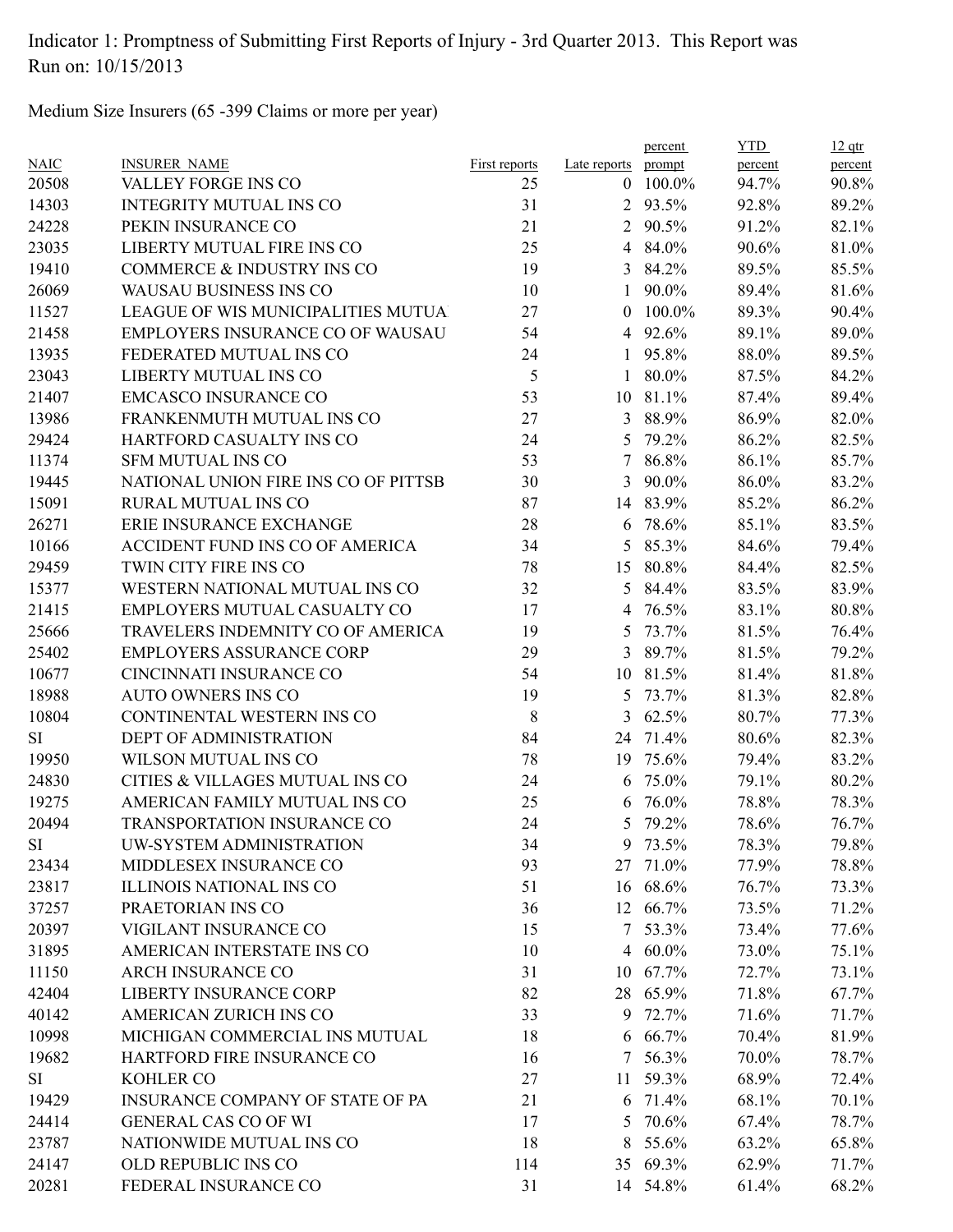Medium Size Insurers (65 -399 Claims or more per year)

|             |                                    |               |              | percent           | <b>YTD</b> | $12$ qtr |
|-------------|------------------------------------|---------------|--------------|-------------------|------------|----------|
| <b>NAIC</b> | <b>INSURER NAME</b>                | First reports | Late reports | prompt            | percent    | percent  |
| <b>SI</b>   | MILWAUKEE BOARD OF SCHOOL DIR      | 46            | 17           | 63.0%             | 59.1%      | 61.8%    |
| <b>SI</b>   | CNH AMERICA LLC                    | 8             |              | 3 $62.5\%$        | 58.6%      | 66.0%    |
| <b>SI</b>   | <b>CITY OF MADISON</b>             | 33            |              | $10, 69.7\%$      | 58.0%      | $67.6\%$ |
| 37885       | XL SPECIALTY INSURANCE COMPANY     | 26            |              | 12 53.8%          | 55.9%      | 70.5%    |
| 22659       | <b>INDIANA INSURANCE CO</b>        | 20            |              | $15 \quad 25.0\%$ | 52.2%      | 75.9%    |
| 31003       | TRI STATE INS CO OF MN             | 0             |              | $0.0\%$           | 50.0%      | 78.7%    |
| 14176       | HASTINGS MUTUAL INS CO             | 30            | 16.          | 46.7%             | 48.7%      | 66.2%    |
| SI.         | <b>COUNTY OF MILWAUKEE</b>         | 33            |              | 16 51.5%          | $45.0\%$   | $47.1\%$ |
| 19259       | SELECTIVE INS CO OF SOUTH CAROLINA | 25            | 17           | 32.0%             | $25.3\%$   | $48.0\%$ |
|             | <b>Totals for Group:</b>           | 1,936         |              | 501 74.1%         | 76.5%      | 78.1%    |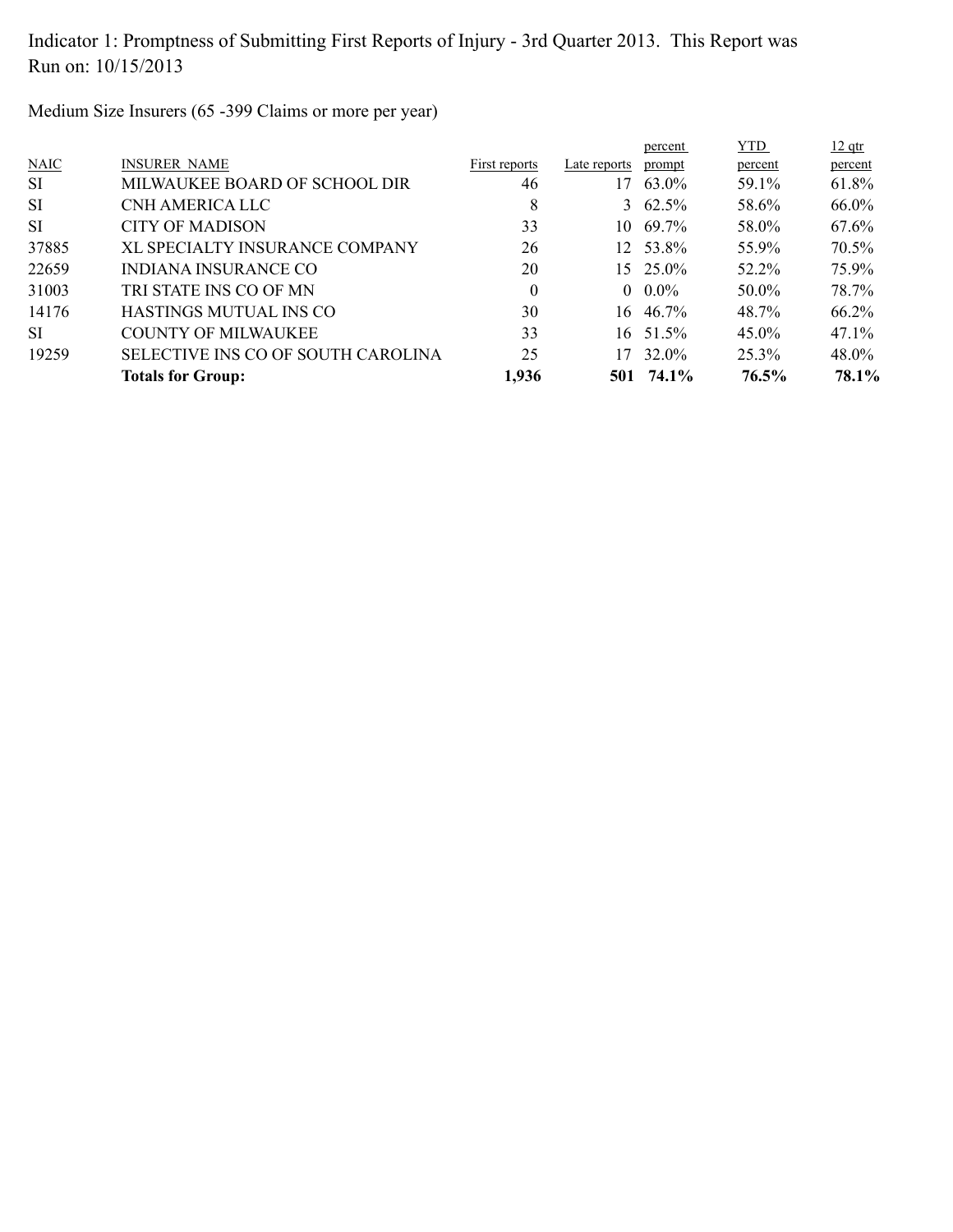Small Size Insurers (Less than 65 Claims per year)

|             |                                     |                  |                | percent    | <b>YTD</b> | $12$ qtr |
|-------------|-------------------------------------|------------------|----------------|------------|------------|----------|
| <b>NAIC</b> | <b>INSURER NAME</b>                 | First reports    | Late reports   | prompt     | percent    | percent  |
| 28304       | FEDERATED SERVICE INSURANCE CO      | 4                |                | $0$ 100.0% | 91.7%      | 93.9%    |
| SI          | <b>COUNTY OF WASHINGTON</b>         | 7                |                | $0$ 100.0% | 88.2%      | 92.3%    |
| 12006       | DISTRICTS MUTUAL INS                | 6                | $\mathbf{1}$   | 83.3%      | 90.9%      | 92.0%    |
| SI          | <b>TARGET CORP (STORES)</b>         | 9                | $\overline{0}$ | 100.0%     | 91.2%      | 90.5%    |
| SI          | SSM HEALTH CARE OF WISCONSIN INC    | 9                | $\overline{0}$ | 100.0%     | 93.9%      | 88.9%    |
| SI          | <b>USF HOLLAND INC</b>              | 7                | $\theta$       | 100.0%     | 95.7%      | 88.4%    |
| <b>SI</b>   | <b>MARTEN TRANSPORT LTD</b>         | 5                | 1              | 80.0%      | 97.1%      | 88.0%    |
| 26956       | WIS COUNTY MUTUAL INS CORP          | 12               | $\overline{0}$ | 100.0%     | 89.7%      | 87.4%    |
| 20613       | SPARTA INSURANCE CO                 | 5                | $\mathbf{0}$   | 100.0%     | 88.2%      | 87.3%    |
| 24066       | AMERICAN FIRE & CASUALTY CO         | $\boldsymbol{0}$ | $\mathbf{0}$   | $0.0\%$    | 100.0%     | 86.9%    |
| 32700       | <b>OWNERS INS CO</b>                | 12               | 2              | 83.3%      | 89.7%      | 86.8%    |
| 11371       | <b>GREAT WEST CASUALTY CO</b>       | 11               | $\overline{2}$ | 81.8%      | 83.7%      | 86.5%    |
| 33600       | L M INSURANCE CORP                  | 6                | $\mathbf{1}$   | 83.3%      | 80.0%      | 86.4%    |
| 30104       | HARTFORD UNDERWRITERS INS CO        | 3                | $\theta$       | 100.0%     | 92.9%      | 85.5%    |
| 36463       | DISCOVER PROPERTY & CASUALTY INSUF  | 12               | 5              | 58.3%      | 80.5%      | 85.5%    |
| 21180       | <b>SENTRY SELECT</b>                | 4                | $\overline{2}$ | 50.0%      | 57.1%      | 84.6%    |
| SI          | <b>COLUMBIA ST MARY'S INC</b>       | $8\,$            | $\overline{0}$ | 100.0%     | 87.9%      | 83.9%    |
| SI          | <b>CITY OF KENOSHA</b>              | 7                | $\theta$       | 100.0%     | 90.0%      | 83.7%    |
| $\rm SI$    | FEDEX FREIGHT INC                   | $\overline{2}$   | $\theta$       | 100.0%     | 83.3%      | 83.6%    |
| SI          | <b>KWIK TRIP INC</b>                | 15               | 5              | 66.7%      | 69.7%      | 83.3%    |
| SI          | WISCONSIN BELL INC                  | 1                |                | $0.0\%$    | $0.0\%$    | 83.3%    |
| <b>SI</b>   | NEWPAGE WISCONSIN SYSTEM INC        | 3                | 1              | 66.7%      | 73.9%      | 82.5%    |
| 22357       | HARTFORD ACCIDENT & INDEMNITY CO    | 6                | $\mathfrak{Z}$ | 50.0%      | 75.0%      | 81.9%    |
| <b>SI</b>   | SCHNEIDER NATIONAL CARRIERS INC     | 4                | 1              | 75.0%      | 66.7%      | 81.8%    |
| SI          | P&H MINING EQUIPMENT INC            | 10               | 1              | 90.0%      | 89.7%      | 81.6%    |
| 36234       | PREFERRED PROFESSIONAL INS CO       | 4                | 1              | 75.0%      | 91.7%      | 81.1%    |
| 26425       | WAUSAU GENERAL INS CO               | 4                | $\overline{2}$ | 50.0%      | 69.2%      | 80.4%    |
| 35386       | FIDELITY & GUARANTY INS CO          | $\mathbf{0}$     | $\overline{0}$ | $0.0\%$    | 100.0%     | 80.0%    |
| 15105       | SAFETY NATIONAL CASUALTY CORP       | 12               | 3              | 75.0%      | 72.5%      | 79.1%    |
| 13021       | UNITED FIRE & CASUALTY CO           | 13               | 2              | 84.6%      | 80.6%      | 77.5%    |
| 19038       | TRAVELERS CASUALTY & SURETY CO      | 8                | 3              | 62.5%      | 71.0%      | 77.0%    |
| 25615       | <b>CHARTER OAK FIRE INS CO</b>      | 8                |                | 1 87.5%    | 82.6%      | 76.9%    |
| 25887       | UNITED STATES FIDELITY & GUARANTY C |                  |                | $0$ 100.0% | 78.6%      | 76.9%    |
| 43575       | INDEMNITY INSURANCE CO OF NORTH AN  | 13               |                | 4 69.2%    | 78.0%      | 76.4%    |
| 41394       | BENCHMARK INSURANCE CO              | 7                | 3              | 57.1%      | 78.9%      | 74.2%    |
| 18767       | CHURCH MUTUAL INSURANCE CO          | 7                |                | 4 42.9%    | 66.7%      | 71.8%    |
| 25143       | STATE FARM FIRE & CASUALTY CO       | 11               | 5              | 54.5%      | 62.9%      | 69.2%    |
| 31232       | WORK FIRST CASUALTY CO              | $\boldsymbol{0}$ | $\theta$       | $0.0\%$    | $0.0\%$    | 67.1%    |
| 34924       | DAKOTA TRUCK UNDERWRITERS           | 6                | 2              | 66.7%      | 68.8%      | 66.7%    |
| SI          | FEDERAL EXPRESS CORPORATION         | 10               | 6              | 40.0%      | 54.3%      | 64.5%    |
| 26247       | AMERICAN GUARANTEE & LIABILITY INS  | 9                | $\overline{2}$ | 77.8%      | 76.2%      | 63.4%    |
| SI          | <b>COUNTY OF DANE</b>               | 14               | 10             | 28.6%      | 30.0%      | 61.3%    |
| 12777       | CHUBB INDEMNITY INS CO              | 1                | $\overline{0}$ | $100.0\%$  | 66.7%      | 60.5%    |
| SI          | MILWAUKEE TRANSPORT SERVICES INC    | 8                | 4              | 50.0%      | 47.1%      | 59.5%    |
| 31534       | CITIZENS INSURANCE CO OF AMERICA    | 6                |                | 6 $0.0\%$  | 37.9%      | 54.3%    |
| SI          | WISCONSIN ELECTRIC POWER COMPANY    | 5                | $\theta$       | 100.0%     | 83.3%      | 50.9%    |
| 12262       | PENN MFRS ASSOCIATION INS CO        | 20               |                | 11 45.0%   | 61.0%      | 50.8%    |
| 32271       | DALLAS NATIONAL INSURANCE CO        | 1                |                | $0$ 100.0% | 71.4%      | 50.7%    |
|             |                                     |                  |                |            |            |          |